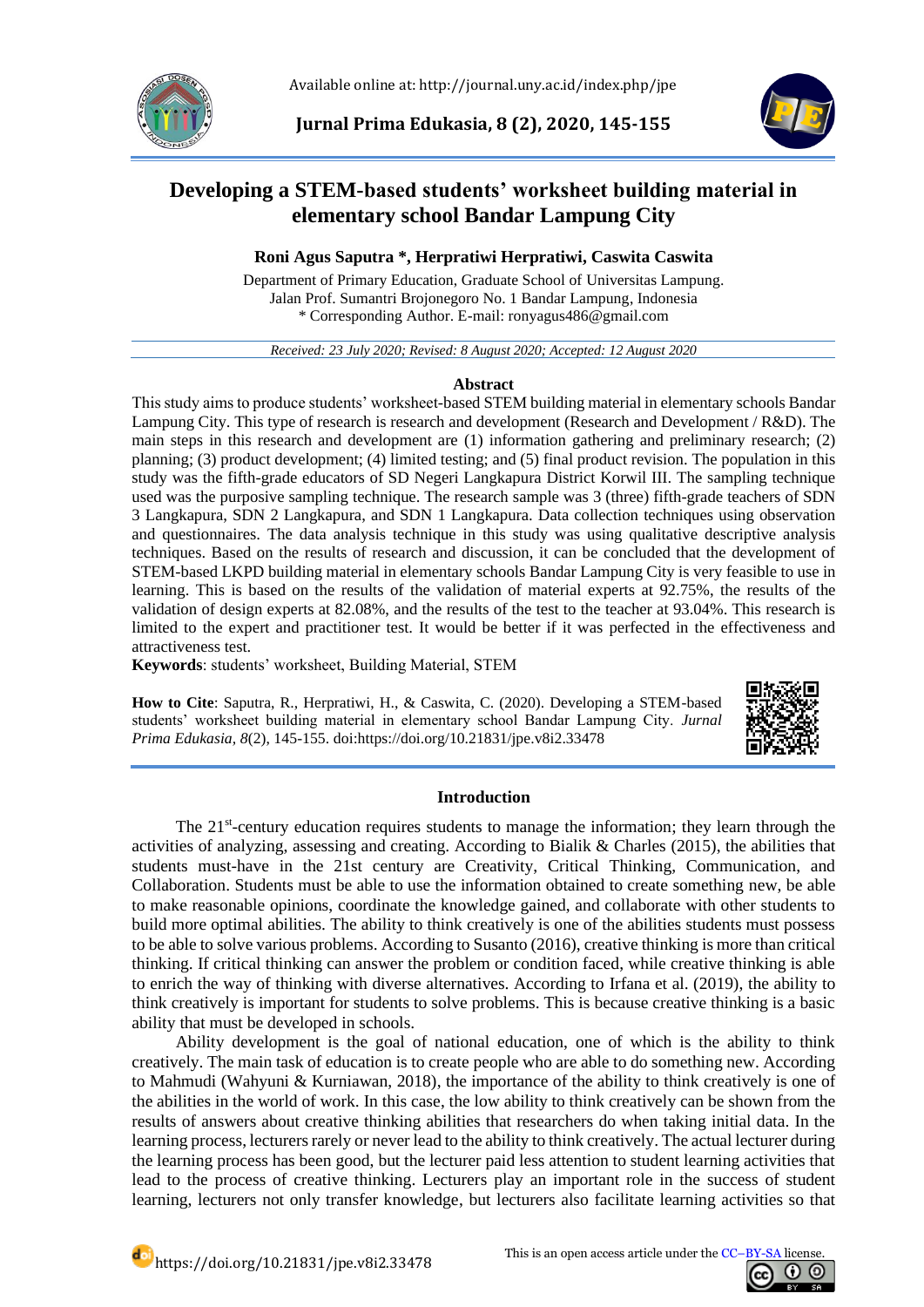Roni Agus Saputra, Herpratiwi Herpratiwi, Caswita Caswita

students can actively participate in learning. Creative learning is one of the national culture and characters. Creative learning is also important in improving the quality of learning, so creativity is competence in terms of learning processes and outcomes.

Mathematics is a subject containing full of life needs, such as a means of education. Mathematics as a means of education plays a role in human activities obtained from the thinking process, and it was not obtain from the experimental results (Damayanti & Mawardi, 2018).

Mathematics is used to practice the ability to think and reason so that it can solve real-life problems. According to Sriwongchai et al. (2015), mathematics is the science of thinking and important thing to enhance thinking potency in the learning process. This because to learn concepts and solve the problem in mathematics well, critical and creative thinking skills is needed*.* The purpose of mathematics is not only to make students able to use mathematics theoretically but also to be applicable, to have logical and critical reasoning abilities in problem-solving.

The results of observations on August 20-25 2019 showed that learning applied more teachercentred approaches, namely the teacher became an information centre for students, so learning tends to be conventional. This learning pattern is more about the activeness of the teacher compared to the students. In addition, the teacher considers that learning in class is only to complete the material in the book. Students are seen as objects, not as subjects of learning, so students are less active in exploring knowledge.

Based on the results of the learning data, it can be seen that in SD Negeri 1 Langkapura out of 58 students, 27 students have not reached the minimum completeness criteria (KKM) with a percentage of the incompleteness of 46.56%. At SD Negeri 2 Langkapura there were 38 students out of 64 students who had not yet reached the KKM with a percentage of the incompleteness of 59.38%. While in SD Negeri 3 Langkapura, out of 55 students there were 25 students who had not yet reached the KKM with a percentage of the incompleteness of 45.46%. So the average student who has not yet reached the KKM in mathematics from both elementary schools is 52.97%. Based on Depdiknas (2006) This percentage of incompleteness is relatively low because ideally learning is said to be successful if at least 75% of students are able to reach the minimum completeness criteria.

The learning process is basically identical to the process of communication of knowledge from teacher to students or from students to other students. Quality learning can take place if the communication process runs smoothly, so teaching materials are needed as learning aids. One of the teaching materials that can support the learning process is the Student Worksheet (LKPD). In addition to playing a role as a guide for conducting activities, discussion guides and other scientific activities, LKPD also has an important role in the elaboration of the concept of knowledge.

LKPD is defined as printed teaching material in the form of sheets of paper containing material, summaries, and instructions for implementing the learning tasks that must be done by participants by referring to Basic Competence (KD) that must be achieved (Prastowo, 2015).

This is according to the LKPD definition according to Trianto (2010) is a student guide that is used to develop cognitive aspects as well as a guide to developing all aspects of learning in the form of guidelines for investigating or solving problems according to indicators of learning achievement that must be achieved. Choo et al. (2011) argue that LKPD is an instructional tool consisting of a series of questions and information designed to understand complex ideas, which guide students to carry out activities systematically.

According to Yasir et al. (2013) LKPD is a stimulus or teacher's guidance in learning that will be presented in writing so that in writing it needs to pay attention to the criteria of graphic media as visual media to attract the attention of students. The contents of LKPD messages must pay attention to the elements of graphic media writing, material hierarchy and question selection as an efficient and effective stimulus. Widjajanti (2014) explained that LKPD is one of the learning resources that can be developed by the teacher as a facilitator in learning activities. Aside from being a learning resource, LKPD is a learning media that can be used with other media.

Based on the results of interviews with fifth-grade elementary school teachers in Langkapura District, information was obtained that the use of LKPD mathematics has not been able to optimize the potential and creativity of students in mastering mathematical concepts. In addition, learning activities in LKPD are less varied, more dominated by activities working on problems oriented to logicalmathematical intelligence. In fact, in essence, each student has a different intelligence.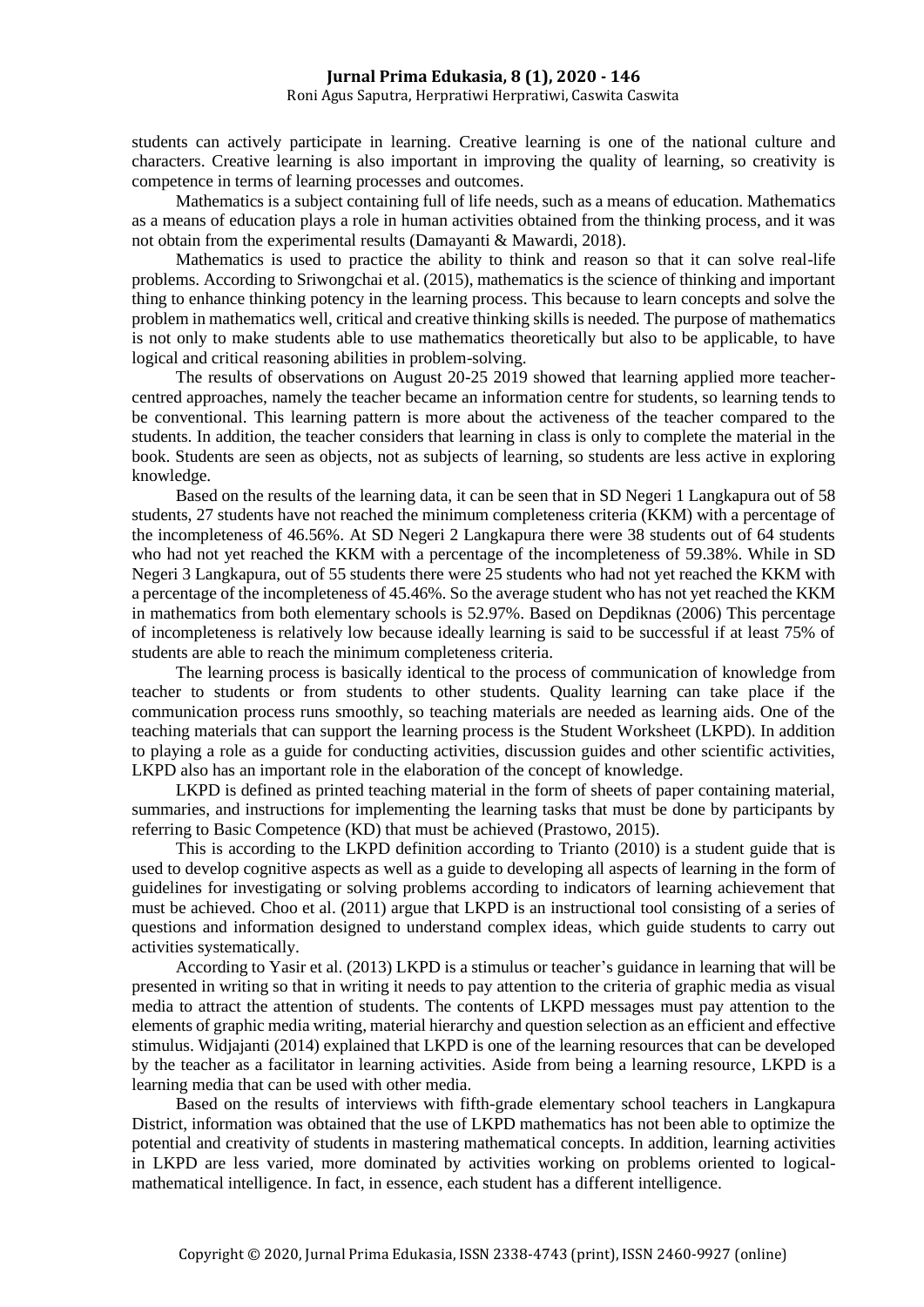## Roni Agus Saputra, Herpratiwi Herpratiwi, Caswita Caswita

In the elementary and high education of many countries, including Indonesia, what becomes the part of the conventional curriculum in Science and Mathematics whereas Technology and Engineering only occupy a very small portion in the curriculum. Mathematics and science can be the support for STEM education (Erviana & Asmara, 2019).

Based on the results of previous studies indicate that LKPD can effectively improve students' creative thinking abilities. Irfana et al. (2019) conduct research that shows that LKPD developed includes science, technology, techniques, and mathematics. LKPD due diligence obtains very decent criteria, and readability test is in easy to understand criteria. STEM-based LKPD can improve the ability to think creatively with moderate improvement criteria. STEM-based LKPD is easy to understand and based on large group trials, STEM-based LKPD can improve the ability to think creatively, namely in the aspects of fluency, flexibility, elaboration, and authenticity marked by an increase in the value of pretest-posttest.

STEM is an interdisciplinary approach by integrating the four disciplines of science, technology, engineering and mathematics that are applied in a real-world context. According to Brown et al. (2011) STEM is a meta disciplinary at the school level where teachers of science, technology, engineering, and mathematics teach an integrated approach, and each discipline material is not divided but handled and treated as one dynamic entity. Integrating four disciplines through teaching and learning with a cohesive and active approach.

According to Pangesti et al. (2017), STEM is a term used to collectively refer to interdisciplinary teaching and approaches, namely science, technology, engineering, and mathematics. According to Sanders (2009), STEM is learning that combines two or more fields of science contained in STEM, and/ or between disciplines contained in STEM with one or two other school subjects. While opinions Kelley & Knowles (2016) which states STEM is learning to teach STEM content from two or more STEM domains, bound by STEM practices in authentic contexts for the purpose of linking the subject in enhancing student learning. Other than that Lee et al. (2014) states that STEM is an engineering designbased learning that deliberately integrates between two or more fields of science contained in STEM and can expand its concepts to be integrated with other school subjects. This study aims to produce students' worksheet-based STEM building material in elementary schools Bandar Lampung City.

#### **Method**

This type of research is research and development (Research and Development / R&D). The main steps in research and development refer to the research and development developed by Borg & Gall (1983) that is (1) gathering information and preliminary research, (2) planning; (3) product development; (4) limited testing; and (5) revision of the final product. The population in this study was the fifth-grade educators of SD Negeri Langkapura District Korwil III. The sampling technique used was the purposive sampling technique. The research sample was 3 (three) fifth-grade teachers of SDN 3 Langkapura, SDN 2 Langkapura and SDN 1 Langkapura. Data collection techniques using observation and questionnaires. The data analysis technique in this study was using qualitative descriptive analysis techniques. The results of data analysis are used as a basis for revising the product being developed. The scoring guidelines can be seen in the Table 1.

|                      | No.      |           | Choice Answer | Score |
|----------------------|----------|-----------|---------------|-------|
|                      |          | Very good |               |       |
|                      | <u>.</u> | Good      |               |       |
|                      | J.       | Enough    |               |       |
|                      | ч.       | Less      |               |       |
|                      | J .      | Very Less |               |       |
| $\sim \cdot$ $\cdot$ | (0.01)   |           |               |       |

Table 1. Scoring Analysis Instruments Validation

Riduwan (2015)

The value given is one to five for a very good response, good, enough, less, and very less. The interval data can be analyzed by calculating the average answer based on the scoring of each answer from the response.

$$
Percentage = \frac{Total Score - Score \text{ minimal}}{Score \text{ Maximal} - Score \text{ minimal}} \times 100\%
$$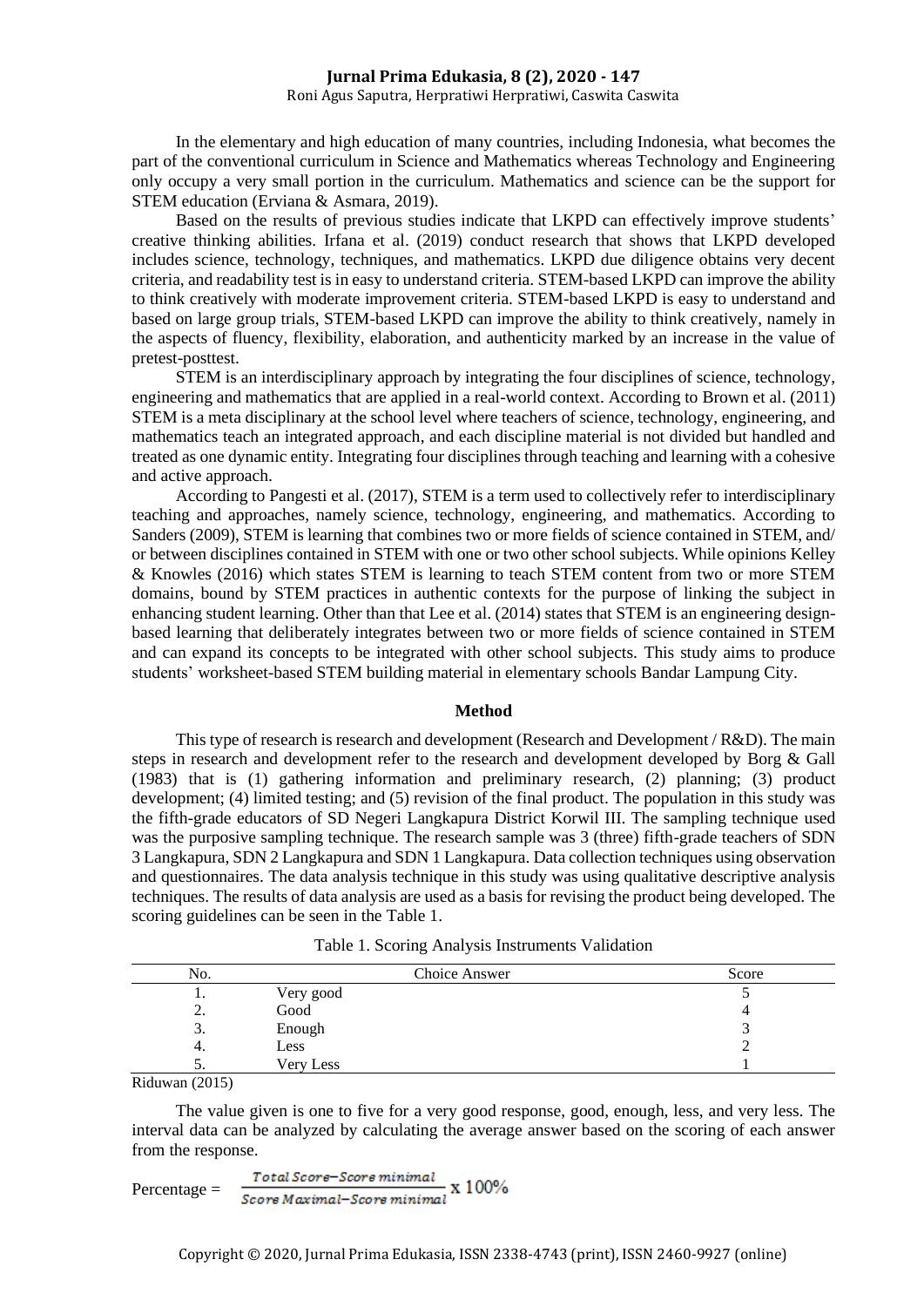Roni Agus Saputra, Herpratiwi Herpratiwi, Caswita Caswita

Furthermore, the percentage of eligibility obtained is then interpreted into the feasibility category based on the Table 2.

| Percentage Score (%) | Interpretation    |
|----------------------|-------------------|
| $0\% - 20\%$         | Very not feasible |
| $21\% - 40\%$        | Less Feasible     |
| $41\% - 60\%$        | Enough            |
| $61\% - 80\%$        | Feasible          |
| $81\% - 100\%$       | Very Feasible     |

Table 2. Eligibility Criteria

Riduwan (2015)

#### **Results and Discussion**

Before the product development process, the researchers first conducted a preliminary study or needs analysis through the dissemination of a questionnaire regarding the ability to think creatively conducted on August 20-25, 2019 with the subject of 177 students of fifth-grade elementary schools in Langkapura who applied the 2013 curriculum. The questionnaire consisted of 20 statements which are arranged based on aspects of fluent thinking skills, flexible thinking, original thinking, and detailed thinking. Based on the results of the student's creative thinking questionnaire results obtained that 24.30% of students like to do experimental activities (including the detailing aspects), while 75.70% of students do not like to do experimental activities. This is because the experimental or experimental activities in finding mathematical concepts carried out are less interesting or too complex.

Furthermore, 56.20% of students do not like to give examples that are different from existing examples (including the original aspect of thinking). This is because students are accustomed to being confronted with mathematical problems only at the level of knowledge and understanding. As many as 43.50% of students readily see mistakes in solving problems (including the aspect of fluent thinking). This is because students are not given the opportunity to do an analysis of mathematical problems. Based on the results of the questionnaire, the three indicators above out of the ten indicators in the questionnaire of students' creative thinking abilities have calculation results below 50%. Students' creative thinking abilities are low on aspects of fluent, original, and detailed thinking.

The results of the needs analysis on LKPD were also carried out with the subject of 6 elementary school fifth-grade teachers conducted by filling out a questionnaire on August 20-25, 2019. Based on the questionnaire there were 72% of teachers who did not make their own LKPD and 100% LKPD compiled did not contain structure LKPD (title, study instructions, competencies to be achieved, supporting information, and assessment).

LKPD used has not been able to accommodate intelligence that has diverse students. In addition, the LKPD that was used also did not facilitate students' different learning styles. Based on the explanation, these conditions and potentials support the development of teaching materials in the form of STEM-based LKPD.

The initial product development process is based on an analysis of needs and a review of Core Competencies and Basic Competencies. The LKPD that was compiled was then validated by 3 people validating the material experts and three people validating the design experts. The results of the material expert validation can be seen in the Table 3.

| No.   | Aspects of Assessments         | Expert 1 | Expert 2 | Expert 3 | Score | Score Maximal |
|-------|--------------------------------|----------|----------|----------|-------|---------------|
|       | Suitability of LKPD Based STEM | 63       | 60       | 58       | 181   | 195           |
|       | Conformity of LKPD Content     | 49       | 47       | 43       | 139   | 150           |
| Score |                                |          |          |          | 320   | 345           |
| Value |                                |          |          |          |       | 92.75%        |

Table 3. Material Expert Validation Result

Based on Table 3, it can be seen the results of the validation of material experts on STEM-based LKPD products obtained a percentage of 92.75% with very feasible criteria. Furthermore, the results of the design expert validation can be seen in the Table 4.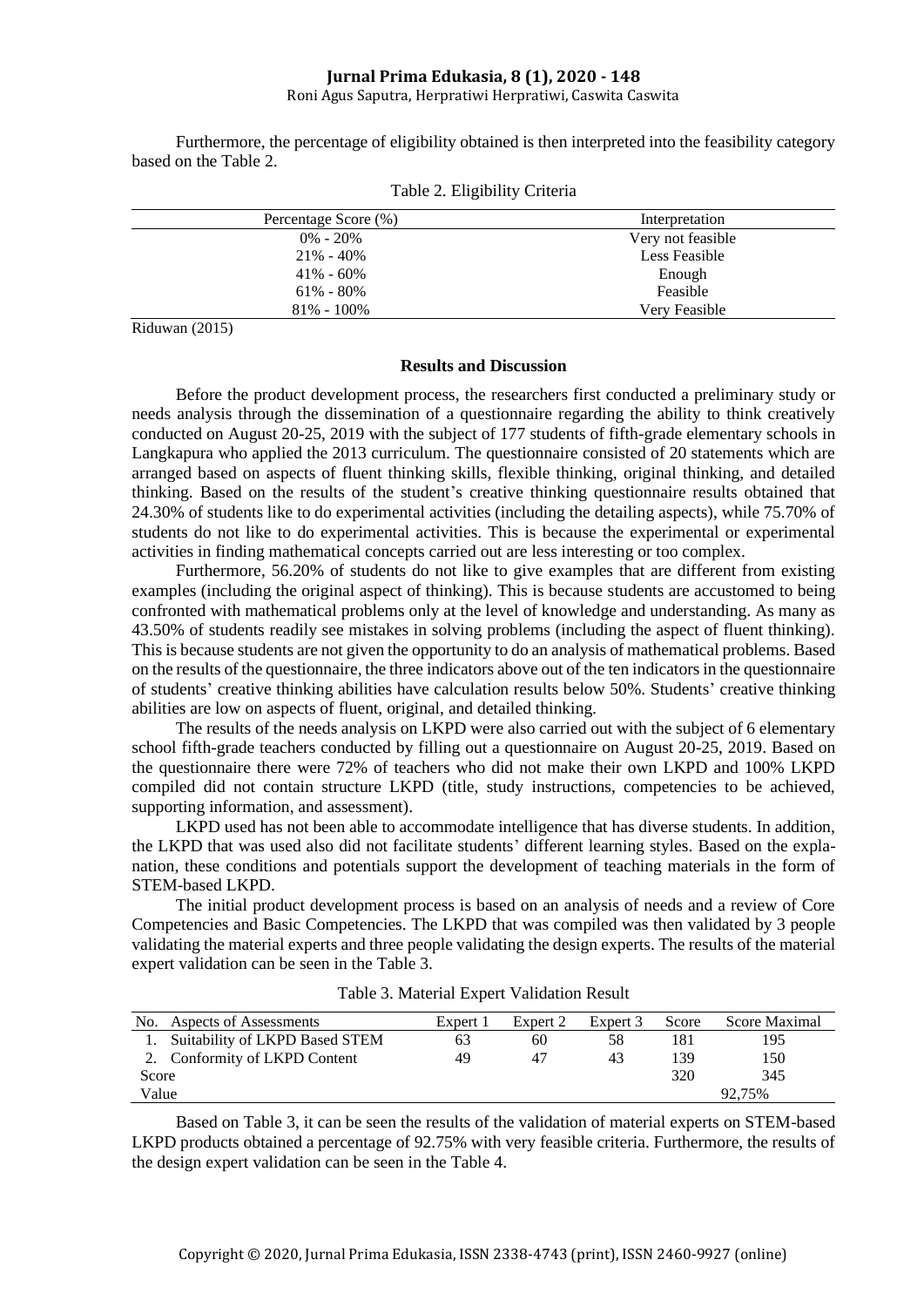Roni Agus Saputra, Herpratiwi Herpratiwi, Caswita Caswita

| No.   | Aspects of Assessments                            | Expert 1 | Expert 2 | Score | Score Maximal |  |
|-------|---------------------------------------------------|----------|----------|-------|---------------|--|
|       | 1. LKPD conformity with didactic requirements     |          | 38       |       | 90            |  |
|       | 2. LKPD quality with construction requirements    |          | 22       | 41    | 50            |  |
|       | 3. LKPD compatibility with technical requirements |          | 44       | 84    | 100           |  |
| Score |                                                   |          |          | 197   | 240           |  |
| Value |                                                   |          |          | 82.08 |               |  |

Table 4. Design Expert Validation Result

Based on Table 4, it can be seen that the value of the results of the validation of design experts on STEM-based LKPD products obtained is a percentage of 82.08% with a very feasible category. Through the revision process, a product that is ready to be tested is limited to the teacher (practitioner). The results of the validation by the teacher can be seen in the Table 5.

| Table 5. Validation Result by Teachers |  |
|----------------------------------------|--|
|                                        |  |

| No.   | Aspects of Assessments                            | Teacher 1 |    | Teacher 2 Teacher 3 | Score | Score<br>Maximal |
|-------|---------------------------------------------------|-----------|----|---------------------|-------|------------------|
|       | Suitability of LKPD Based STEM                    | 61        | 55 | 58                  | 174   | 195              |
|       | Conformity of LKPD Content                        | 47        | 46 | 49                  | 142   | 150              |
|       | 3. LKPD conformity with didactic requirements     | 40        | 39 | 41                  | 121   | 135              |
|       | 4. LKPD quality with construction requirements    | 24        | 23 | 24                  | 71    | 75               |
|       | 5. LKPD compatibility with technical requirements | 49        | 49 | 50                  | 148   | 150              |
|       | Score                                             |           |    |                     | 656   | 705              |
| Value |                                                   |           |    |                     | 93.04 |                  |

Based on Table 5, it can be seen that the assessment results of STEM-based LKPD products by teachers amounted to 93.04 with very feasible criteria.

STEM-based LKPD was developed by applying 4 STEM fields, that is: (1) Science was developed with students observing, conducting experiments related to volume and making cube nets and beams. According to Rustaman (2016), science has the skills of processes including observing, grouping, interpreting, predicting, asking questions, formulating hypotheses planning experiments, using tools/materials, applying concepts and communicating; (2) Technology was developed using mobile, internet and QR Barcode applications; (3) The technique was developed by arranging cubes and beams. According to Rustaman (2016), Engineering is the knowledge and skills to acquire and apply scientific knowledge, design and construct useful equipment, systems, materials and processes; (4) Mathematics is developed by calculating activities, finding the volume formula of cubes and beams, and solving problems about the volume of cubes and beams.

The STEM-based LKPD developed can be seen in the Figure 1-4. After revising the suggestions and input from material experts, design experts, and teachers, the final product in the form of STEMbased LKPD is obtained for the creative thinking ability of elementary school class V building materials that are very suitable for use in learning.

The development of STEM-based LKPD, products that have been developed has fulfilled the concepts of learning and learning. Based on the foundation of constructivism learning theory, learning is the result of students' construction as a result of their interaction with the environment. This is in accordance with the opinion Susanto (2016) that learning according to the theory of constructivism is that students must find out for themselves and transform complex information, check new information with old rules, and revise them if those rules no longer apply.

According to Vigotsky (Trianto, 2010), the learning process will occur if the child works or handles tasks that have not been learned, but those tasks are still within their reach which is commonly called the zone of proximal development, which is a level of development slightly above one's current area. Another important idea from Vigotsky is Scaffolding, which is to provide assistance to children during the early stages of development and reduce the assistance and provide opportunities for children to take over greater responsibility after the child can do it. The latest interpretation of Vigotsky's ideas is that students should be given the complex, difficult and realistic tasks that are then given sufficient assistance to complete the assignments (Tohir, 2015).

Therefore, the development of STEM-based LKPD is designed so that students can observe, experience themselves, and obtain information available in LKPD in the form of text, images, illustrations, or activity steps, thus encouraging students to construct knowledge with their own experience.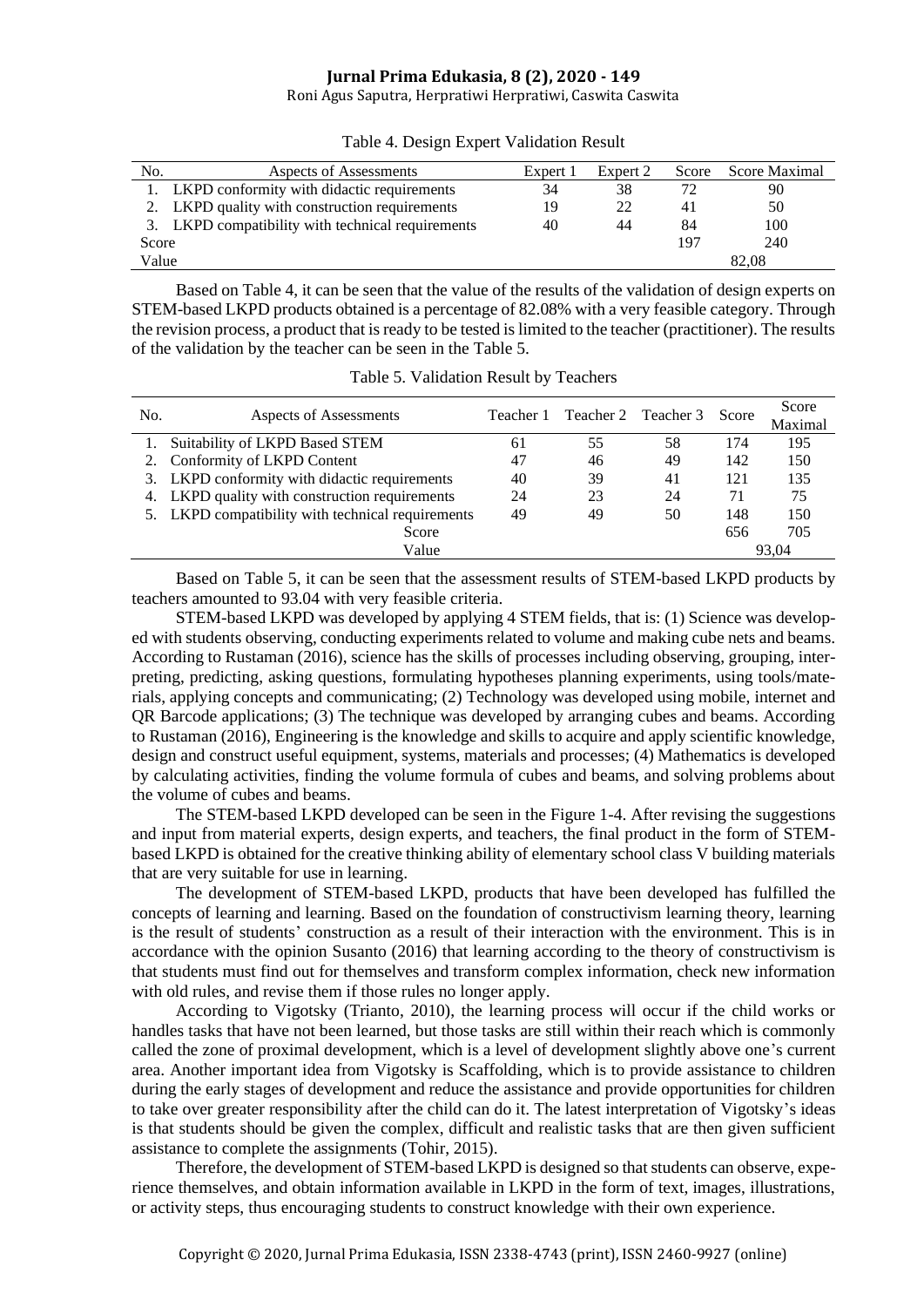Roni Agus Saputra, Herpratiwi Herpratiwi, Caswita Caswita



Figure 1. Science-Based Material Display



Figure 2. Technology-Based Material Display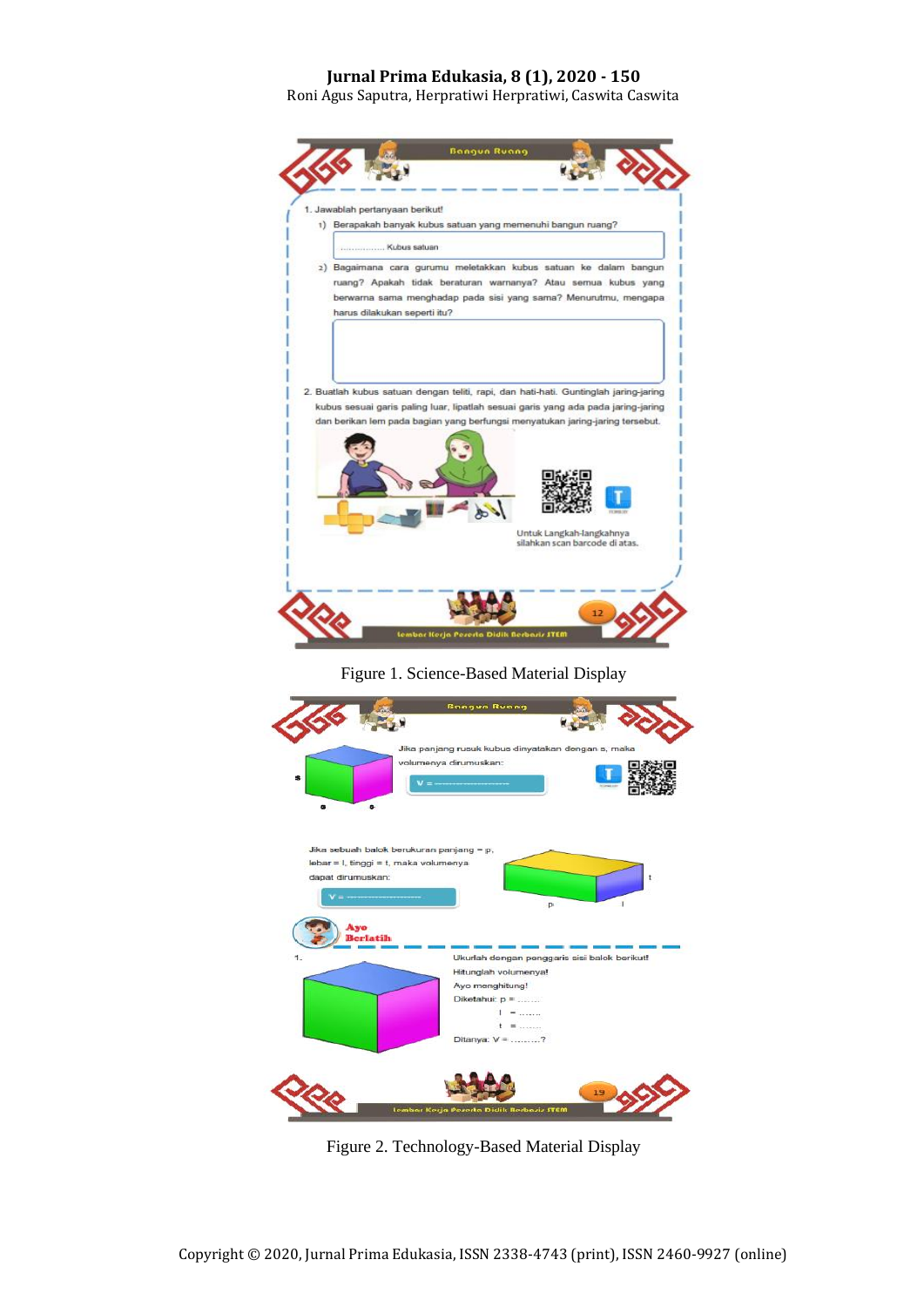Roni Agus Saputra, Herpratiwi Herpratiwi, Caswita Caswita







Figure 4. Mathematics-Based Material Display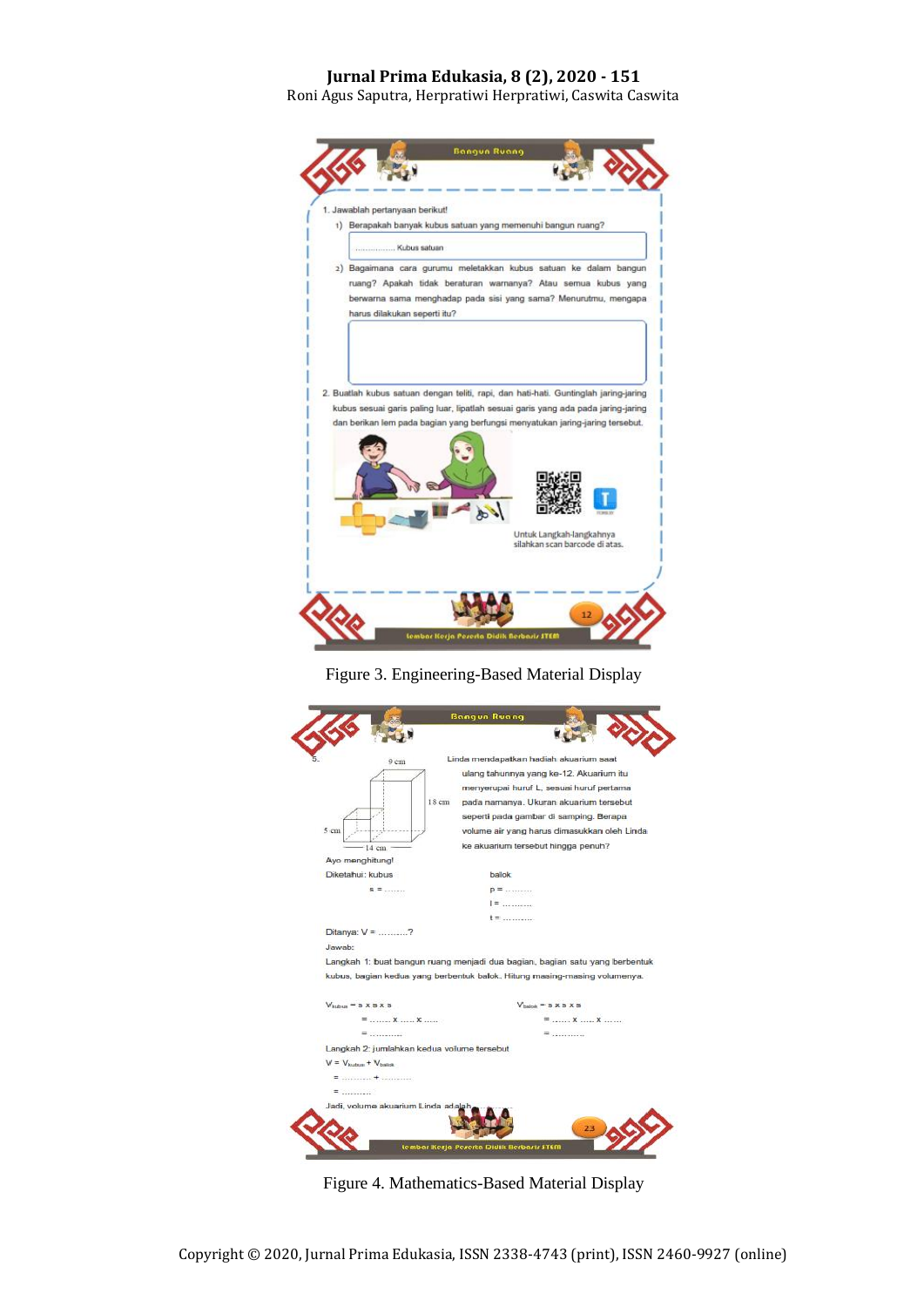Roni Agus Saputra, Herpratiwi Herpratiwi, Caswita Caswita

STEM-based LKPD is considered very feasible based on material experts, design experts and practitioners. The results of this study are supported by research conducted by Utami et al. (2018) the results of the study show that the mathematics module with the STEM approach according to experts' assessment is very feasible. In addition, research conducted by Fatimah et al. (2019) showing LKS products for two lessons. The results of the two trials are used as a reference to carry out the product revision stage so as to produce the final product of the Student Worksheet on STEM-based outdoor learning.

The results of the development of LKPD products are as follows: First, Contains mathematics subject matter with basic competencies as following: (3.5) Explain and determine the volume of building space using a volume (such as a unit cube) and the relationship of a cube with cube root; (4.5) Resolving problems related to building volume using unit volumes (such as unit cubes) involving cube and cube roots. Second, LKPD was developed based on STEM, which contains Science, Technology, Engineering and Mathematics. Third, The LKPD that was developed contains indicators of creative thinking skills that are thinking smoothly, flexible thinking, original thinking, and the ability to detail.

In addition, the developed LKPD can support the learning process, help students to more easily understand the material and can train students to think creatively. This is in accordance with research journals Sulistyorini & Abidin (2018) namely the development of LKPD is done to support student learning processes, help students understand the material, and train students to think critically so that they can solve problems that occur around them. In addition, according to Depdiknas (Sulistyorini & Abidin, 2018), students' worksheet (LKPD) are sheets containing assignments that must be done by students. The activity sheet is usually in the form of instructions, steps for completing the task. The advantage of using LKPD is that it makes it easier for educators to carry out learning, for students it will be easier to learn independently and learn to understand and carry out a written assignment.

Mathematical creative thinking ability is the ability that includes four aspects, namely (a) fluency shows the ability of students to provide many ideas and solve problems with the right answers; (b) flexibility, namely the ability of students to solve problems in one way, then by using another method; (c) originality, namely the ability of students to solve problems in their own way; and (d) elaboration, namely the ability to solve problems by taking detailed steps (Suripah & Sthepani, 2017).

## Current Thinking Ability

Fluency according to Torrance (Armandita et al., 2017) is the ability to produce a number of ideas, the characteristics of fluency include: (1) Sparking lots of ideas, lots of answers, lots of problems solving, lots of questions smoothly; (2) Providing many ways or suggestions for doing various things; (3) Always think of more than one answer.

# Flexible Thinking Ability

According to Prasetiyo (Armandita et al., 2017), flexible thinking is when someone is able to think of more than one idea in solving a problem.

## Original Ability to Think

Torrance (Armandita et al., 2017) suggests that Originality, which has new ideas to solve problems. Original thinking is the ability to express ideas or solve problems in ways that no one else has ever thought of.

## Elaborative Thinking Ability

The ability to elaborate according to Prasetyo (Armandita et al., 2017) is the ability to elaborate is one's ability to describe a simple thing to a broader definition.

Ghufron & Rini (Mardhiyana & Sejati, 2016) stated that the ability to think creatively has an important role in life because creativity is a reliable source of human resources to drive human progress in terms of search, development, and new discoveries in the field of science and technology as well as in all fields of human endeavour. The ability to think creatively is needed to develop oneself and solve problems encountered in daily life. Without the ability to think creatively, a person will not find answers to overcome his problems so that it is possible that there will never be progress in his life. The ability to think creatively can increase understanding and sharpen parts of the brain that are associated with pure cognitive. When the ability to think creatively develops, it will give birth to ideas, find interrelated relationships, create and do imagination, and have many perspectives on a matter. Students who have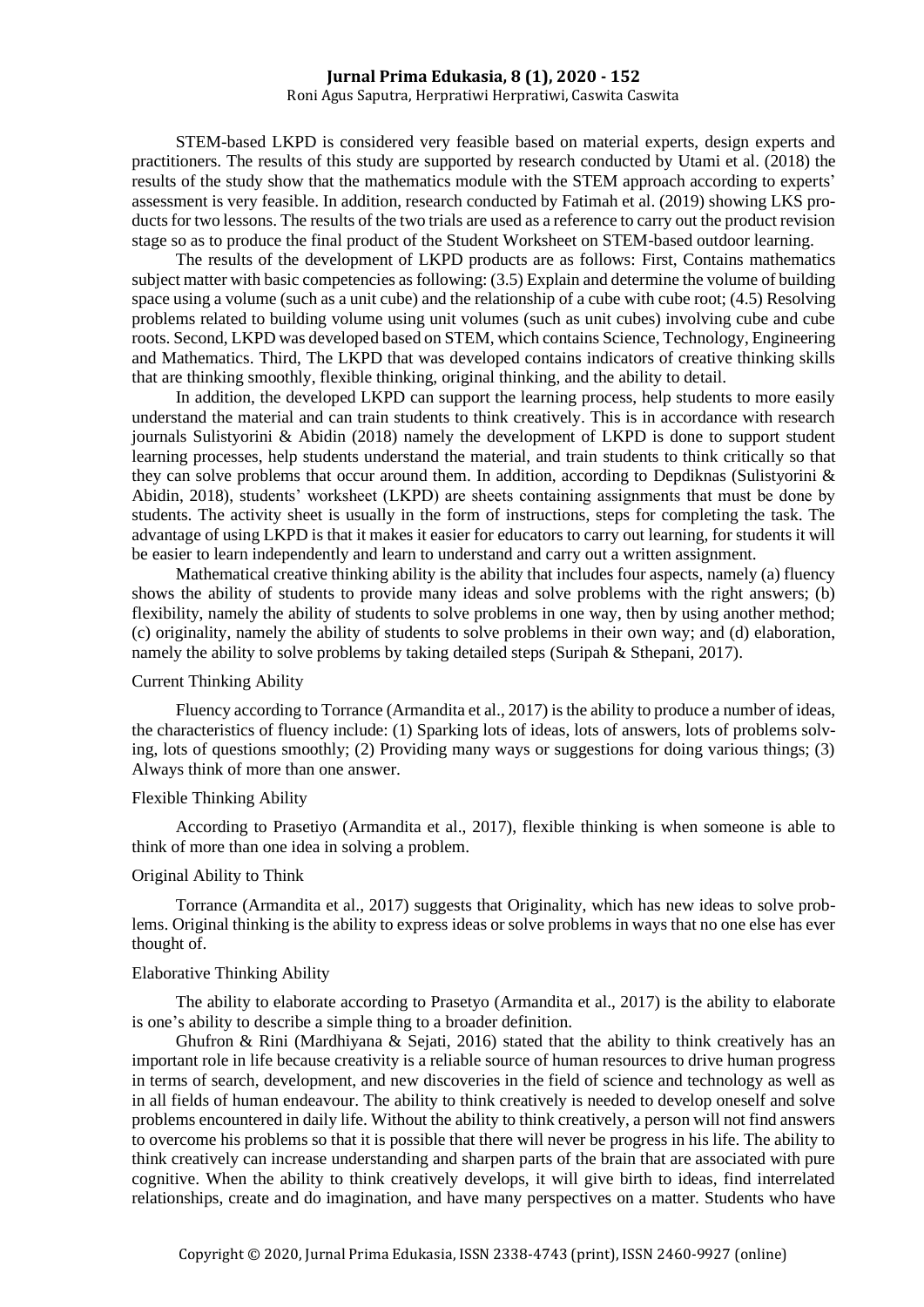Roni Agus Saputra, Herpratiwi Herpratiwi, Caswita Caswita

high creative thinking skills tend to feel challenged and interested in solving various problems in learning.

The results of a study by Chittum et al. (2017) states that STEM has concepts and activities for motivating the students so that the students might learn more and also brings about positive impacts on the students' perception toward science. The learning pattern through the STEM approach has been proven to provide positive impacts in improving the students' achievements both in the academic and the non-academic domains from the interested improvement toward the wider level. It can bee is seen that there is an increase in interest, emphasis and interest in STEM-based schools and the need for understanding student outcomes (LaForce et al., 2016). The average STEM grades among the NA, SA, and French students were similar compared to the non-immigrant students, while the FSU students' average STEM grades were the lowest. Our findings suggest that both Segmented Assimilation Theory and Bourdieusian concepts of habitus and cultural capital should be considered to account for the educational STEM outcomes of immigrant children. These findings may inform educational policy and intervention programmes aimed at increasing high school STEM enrolment (Chachashvili-Bolotin et al., 2019).

What has been explained above has shown the connection or the importance of STEM-based LKPD as motivation to learn and enhance students' creative thinking abilities. With the help of LKPD students will try hard to solve a problem given by their teacher if they accept the challenges that exist in those problems. It is very important to formulate sentences on the problems that will be presented to students in interesting ways, related to their daily lives so that they are not too abstract, and can be solved by students, either with the help or without the help of the teacher. The learning process that conditions students to study groups and exchange ideas will make students accustomed to conducting investigations, usually starting with the screening of real problems that have been experienced. The weakness in this research is that learning has not been implemented using STEM-based LKPD so that it cannot know the effectiveness and attractiveness of STEM-based LKPD to improve students' creative thinking skills.

## **Conclusion**

Based on the results of research and discussion, it can be concluded that the development of STEM-based LKPD building material in elementary schools Bandar Lampung City is very feasible to use in learning. This is based on the results of the validation of material experts at 92.75%, the results of the validation of design experts at 82.08%, and the results of the test to the teacher at 93.04%.

The implications and suggestions for this research are (1) The next researcher can use this STEMbased LKPD to field testing to determine the effectiveness of LKPD; (2) This research is limited to the expert and practitioner test. It would be better if it was perfected in the effectiveness and attractiveness test; (3) Teachers can use STEM-based LKPD in learning to improve students' creative thinking skills.

#### **References**

- Armandita, P., Wijayanto, E., Rofius, L., & Susanti, A. (2017). Analisis kemampuan berpikir kreatif pembelajaran fisika di kelas XI MIA 3 SMA Negeri 11 Kota Jambi. *Jurnal Penelitian Ilmu Pendidikan*, *10*(2), 129–135.
- Bialik, M., & Charles, F. (2015). *Skills for the 21st Century: What Should Students Learn?*
- Borg, W. R., & Gall, G. (1983). *Educational research: An introduction, Fifth Edition.* New York: Longman.
- Brown, R., Brown, J., Reardon, K., & Merrill, C. (2011). Understanding STEM: Current perceptions. *International Journal Technology And Educator Association*, *70*(6), 5–9.
- Chachashvili-Bolotin, S., Lissitsa, S., & Milner-Bolotin, M. (2019). STEM outcomes of secondgeneration immigrant students with high-skilled parental backgrounds. *International Journal of Science Education*, *41*(17), 2465–2483. https://doi.org/10.1080/09500693.2019.1686549
- Chittum, J. R., Jones, B. D., Akalin, S., & Schram, Á. B. (2017). The effects of an afterschool STEM program on students' motivation and engagement. *International Journal of STEM Education*, *4*(1). https://doi.org/10.1186/s40594-017-0065-4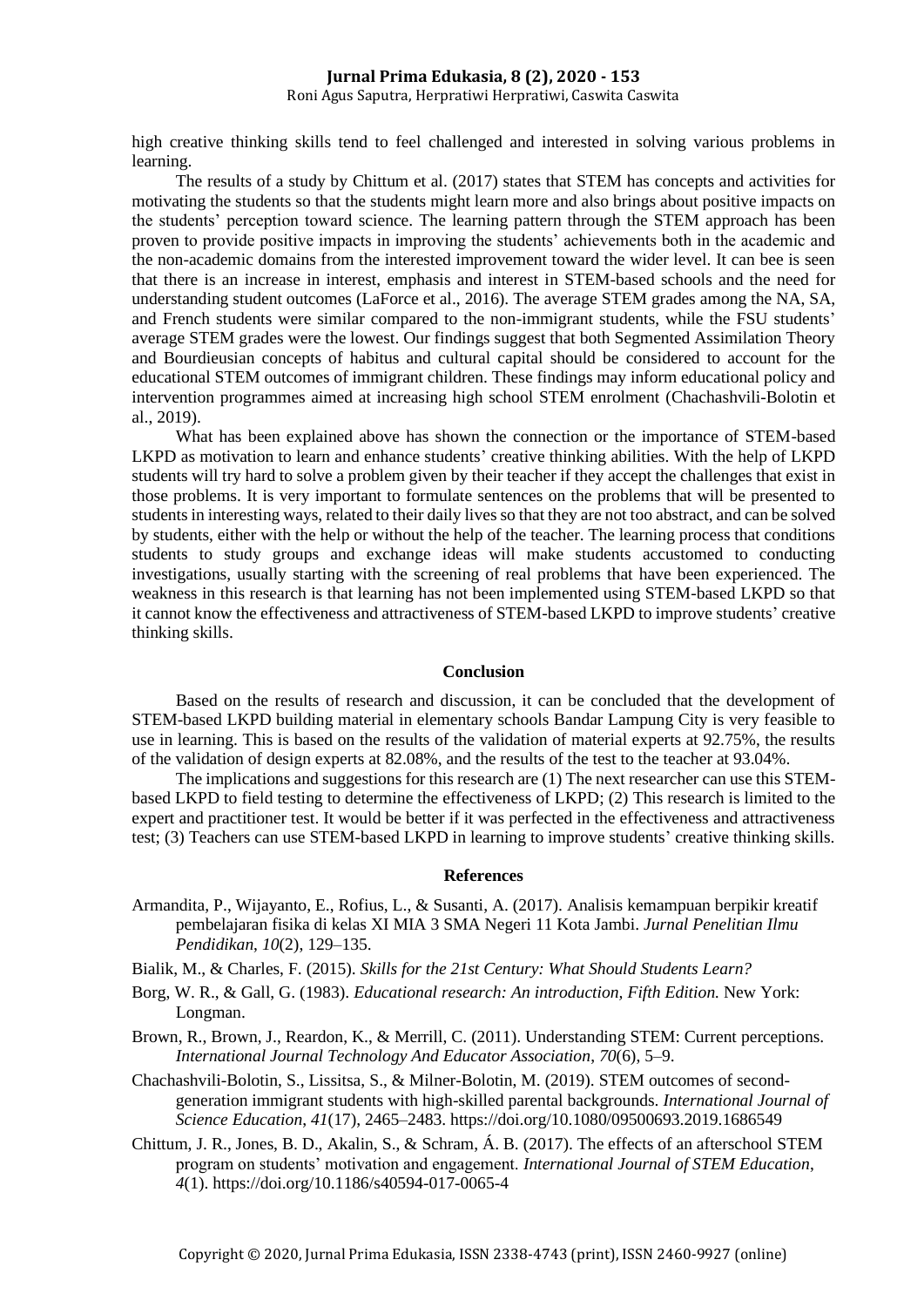### **Jurnal Prima Edukasia, 8 (1), 2020 - 154** Roni Agus Saputra, Herpratiwi Herpratiwi, Caswita Caswita

- Choo, S. S., Rotgans, J. I., Yew, E. H., & Schmidt, H. G. (2011). Effect of worksheet scaffolds on student learning in problem-based learning. *Journal Advances in Health Sciences Education*, *16*(4), 517–528. https://doi.org/10.1007/s10459-011-9288-1
- Damayanti, R., & Mawardi, M. (2018). Developing of MITRA learning model of problem solvingbased to solve mathematical problems in elementary school. *Jurnal Prima Edukasia*, *6*(1), 1–10. https://doi.org/10.21831/jpe.v6i1.17238
- Depdiknas. (2006). *Lampiran 1 Permendiknas Nomor 22 Tahun 2006 tentang Standar Isi*. Jakarta: Depdiknas.
- Erviana, V. Y., & Asmara, A. P. (2019). STEM-integrated encyclopaedia as the enrichment for elementary school students. *Jurnal Prima Edukasia*, *7*(2), 114–127. https://doi.org/10.21831/jpe.v7i2.26594
- Fatimah, S., Hamdu, G., & Nugraha, A. (2019). Pengembangan lembar kerja siswa pada pembelajaran outdoor berbasis STEM di sekolah dasar. *Pedadidaktika: Jurnal Ilmiah Mahasiswa Pendidikan Guru Sekolah Dasar*, *6*(1).
- Irfana, S., Yulianti, D., & Wiyanto, W. (2019). Pengembangan lembar kerja peserta didik berbasis science, technology, engineering, and mathematics untuk meningkatkan kemampuan berpikir kreatif peserta didik. *UPEJ Unnes Physics Education Journal*, *8*(1), 83–89. https://doi.org/10.15294/upej.v8i1.29517
- Kelley, & Knowles. (2016). A conceptual framework for integrate STEM education. *International Journal of STEM Education*, *3*(11).
- LaForce, M., Noble, E., King, H., Century, J., Blackwell, C., Holt, S., Ibrahim, A., & Loo, S. (2016). The eight essential elements of inclusive STEM high schools. *International Journal of STEM Education*, *3*(1), 21. https://doi.org/10.1186/s40594-016-0054-z
- Lee, H., Kwon, H., Park, K., & Oh, H.-J. (2014). Development and application of integrative STEM (science, technology, engineering and mathematics) education model based on scientific inquiry. *The Korean Association for Science Education Journal*, *34*(2), 63–78.
- Mardhiyana, D., & Sejati, E. O. W. (2016). Mengembangkan kemampuan berpikir kreatif dan rasa ingin tahu melalui model pembelajaran berbasis masalah. *PRISMA: Prosiding Seminar Nasional Matematika*, *1*, 672–688.
- Pangesti, K. I., Yulianti, D., & Sugianto, S. (2017). Bahan ajar berbasis STEM (Science, technology, engineering, and mathematics) untuk meningkatkan penguasaan konsep siswa SMA. *UPEJ Unnes Physics Education Journal*, *6*(3), 53–58. https://doi.org/10.15294/upej.v6i3.19270
- Prastowo, A. (2015). *Panduan kreatif membuat bahan ajar inovatif: menciptakan metode pembelajaran yang menarik dan menyenangkan*. Yogyakarta: Diva Press.
- Riduwan. (2015). *Skala pengukuran variabel-variabel penelitian*. Bandung:Alfabeta.
- Rustaman, N. (2016). Pembelajaran sains masa depan berbasis STEM education. *Makalah Seminar Nasional STKIP PGRI Sumatera Barat*.
- Sanders, M. (2009). STEM, STEM education, STEMmania. *The Technology Teacher*, *68*(4), 20–27.
- Sriwongchai, A., Jantharajit, N., & Chookhampaeng, S. (2015). Developing the mathematics learning management model for improving creative thinking in Thailand. *International Education Studies*, *8*(11), 77–87.
- Sulistyorini, S., & Abidin, Z. (2018). Pengembangan lembar kerja peserta didik (LKPD) tematik terpadu mengintegrasikan penguatan pendidikan karakter (PPK) dan literasi siswa SD Di Kota Semarang. *Jurnal Kreatif*, *8*(2), 138–147.
- Suripah, S., & Sthepani, A. (2017). Kemampuan berpikir kreatif matematis mahasiswa dalam menyelesaikan akar pangkat persamaan kompleks berdasarkan tingkat kemampuan akademik. *PYTHAGORAS: Jurnal Pendidikan Matematika*, *12*(2), 149–169. http://dx.doi.org/10.21831/pg.v12i2.16509
- Susanto, A. (2016). *Teori belajar & pembelajaran di sekolah dasar*. Jakarta: Kencana.